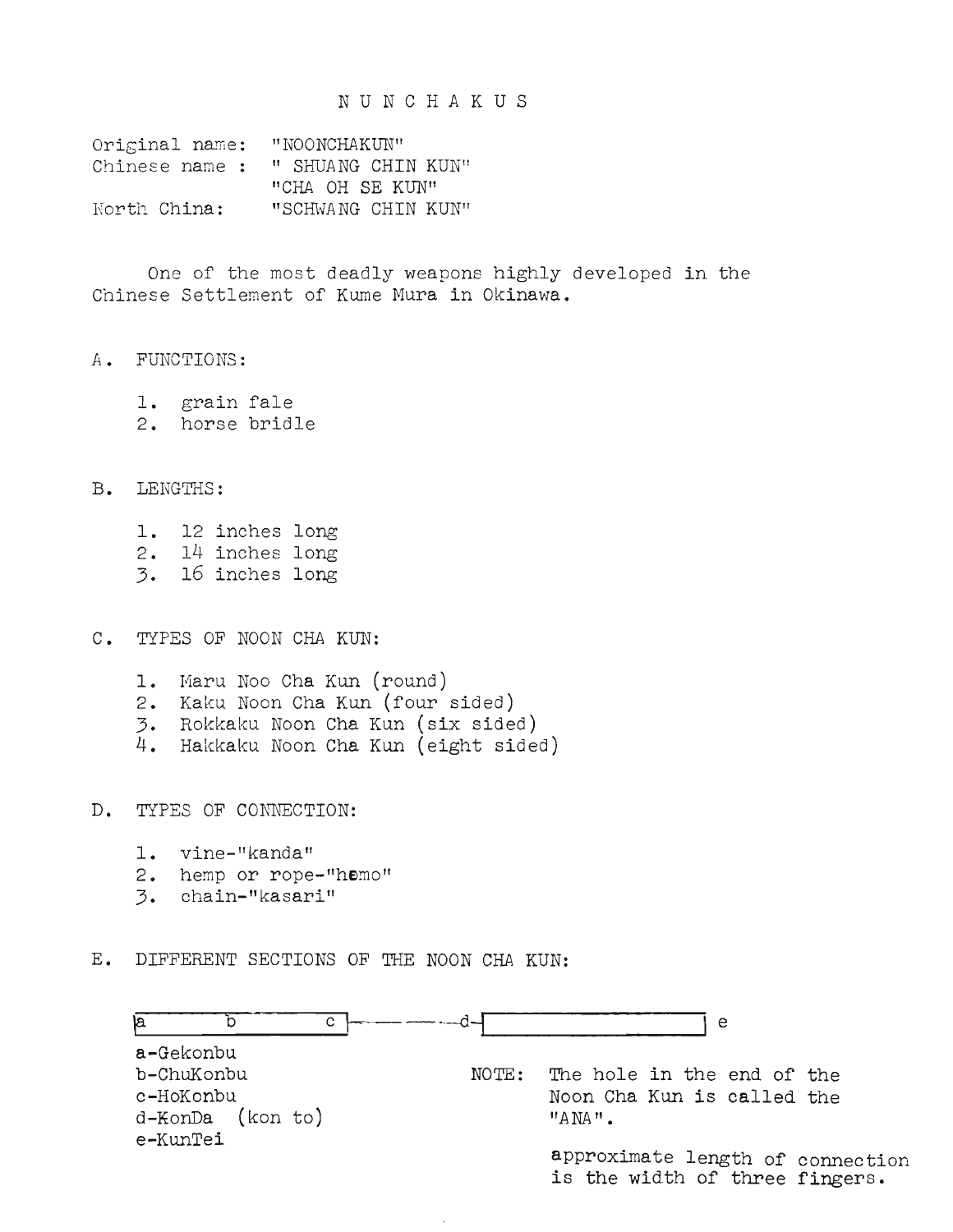(nunchakus part E. continued)



## H. THEORY:

- 1. must be caught with right over shoulder underarm grab to signify end of kata movement, and before the beginning of next movement.
- 2. punches, strikes, blocks, etc., must start with the hand that corresponds to that hand in the kata and must return to the right over shoulder underarm grab before beginning a new movement.